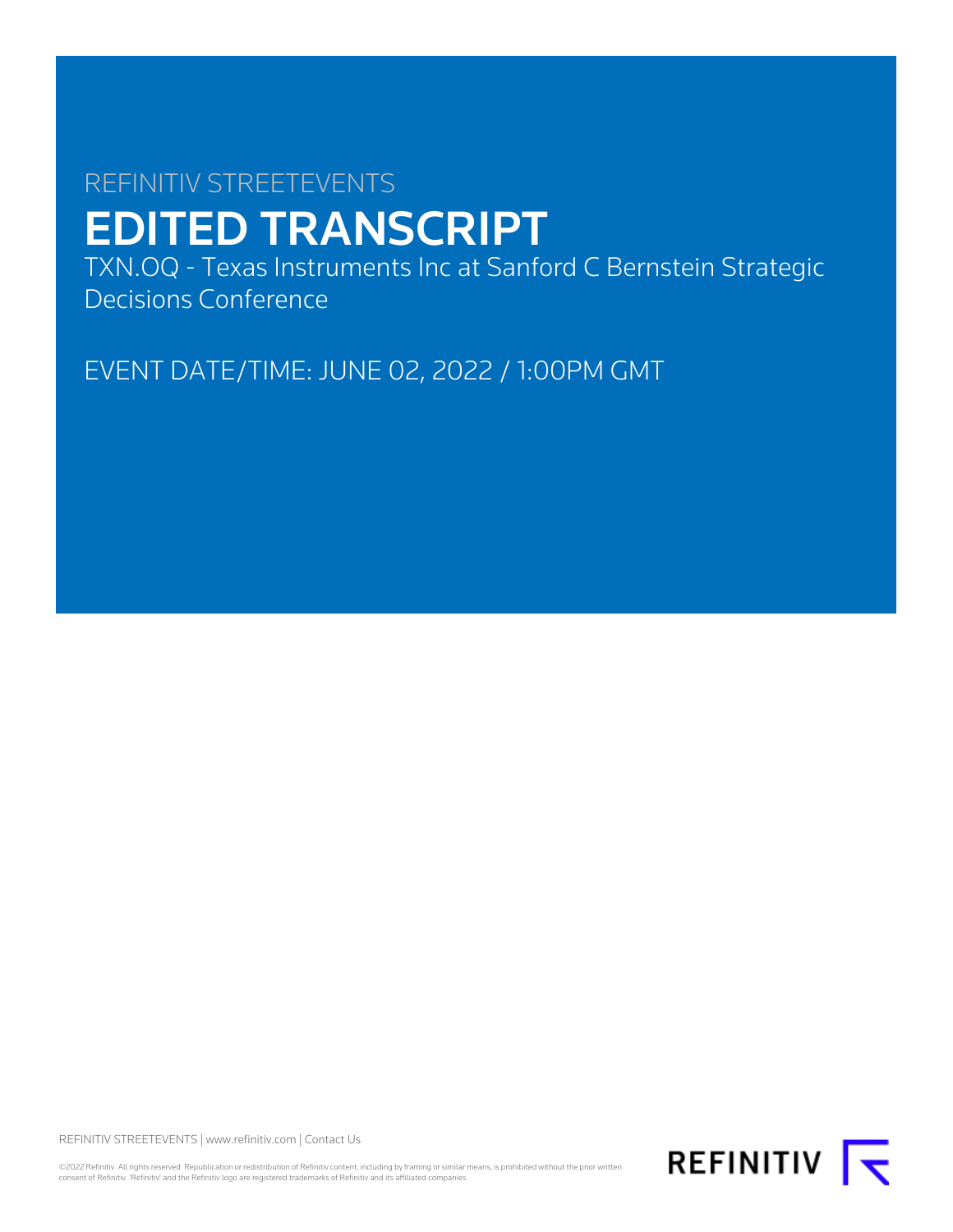# **CORPORATE PARTICIPANTS**

**[Richard K. Templeton](#page-1-0)** Texas Instruments Incorporated - Chairman, President & CEO

# **CONFERENCE CALL PARTICIPANTS**

**[Stacy Aaron Rasgon](#page-1-1)** Sanford C. Bernstein & Co., LLC., Research Division - Senior Analyst

# <span id="page-1-1"></span>**PRESENTATION**

#### **Stacy Aaron Rasgon** - Sanford C. Bernstein & Co., LLC., Research Division - Senior Analyst

Good morning, everyone. Thank you for coming today. I'm Stacy Rasgon. I cover the U.S. semiconductor and semiconductor capital equipment sector here at Bernstein. And I cannot express what an honor it is to have our guest here today, Rich Templeton, the Chairman, President and CEO of Texas Instruments.

Before I start, I do want to mention if you have questions that you'd like to ask during the presentation, at some point soon, there will be a QR code that will come up on the screen here. You can scan that, that will give you a link to our pigeonhole form where you can submit those questions and we should have time for Q&A at the end.

So Texas Instruments and Rich have been coming to this conference for almost as long as I've been at Bernstein, that's going on a fairly long time. And I always joke, the company is so consistent that I know the answer to every question before I ask and they're kind of the same answer sometimes no matter what the questions are. But this time around, I think, there are some very new interesting dynamics at foot. The company is embarking on a plan for capital investment that we haven't actually seen probably since the beginning of those days when Rich started coming to this conference.

<span id="page-1-0"></span>So in today's conversation, you might actually have some real new stuff that actually I can't wait to dig into. And so to do that with me, hopefully, it gives me great pleasure as always to welcome Rich. So thank you so much for coming today. I really appreciate it.

**Richard K. Templeton** - Texas Instruments Incorporated - Chairman, President & CEO

Thank you, Stacy. I'll see if I can stick with just the old answers. I'd like my chances.

#### **Stacy Aaron Rasgon** - Sanford C. Bernstein & Co., LLC., Research Division - Senior Analyst

So before I get into that, I always hate to use this session for short-term stuff. And I know the answers probably.

#### **Richard K. Templeton** - Texas Instruments Incorporated - Chairman, President & CEO

Let's just get going.

# **QUESTIONS AND ANSWERS**

**Stacy Aaron Rasgon** - Sanford C. Bernstein & Co., LLC., Research Division - Senior Analyst

But let's go. What is going on out there? What are you guys seeing? I know you are a little different, but you -- and we'll talk about this, but you guys decided to build inventory last year with nobody else but that was probably a very smart decision as it turned out. Your lead times have kind

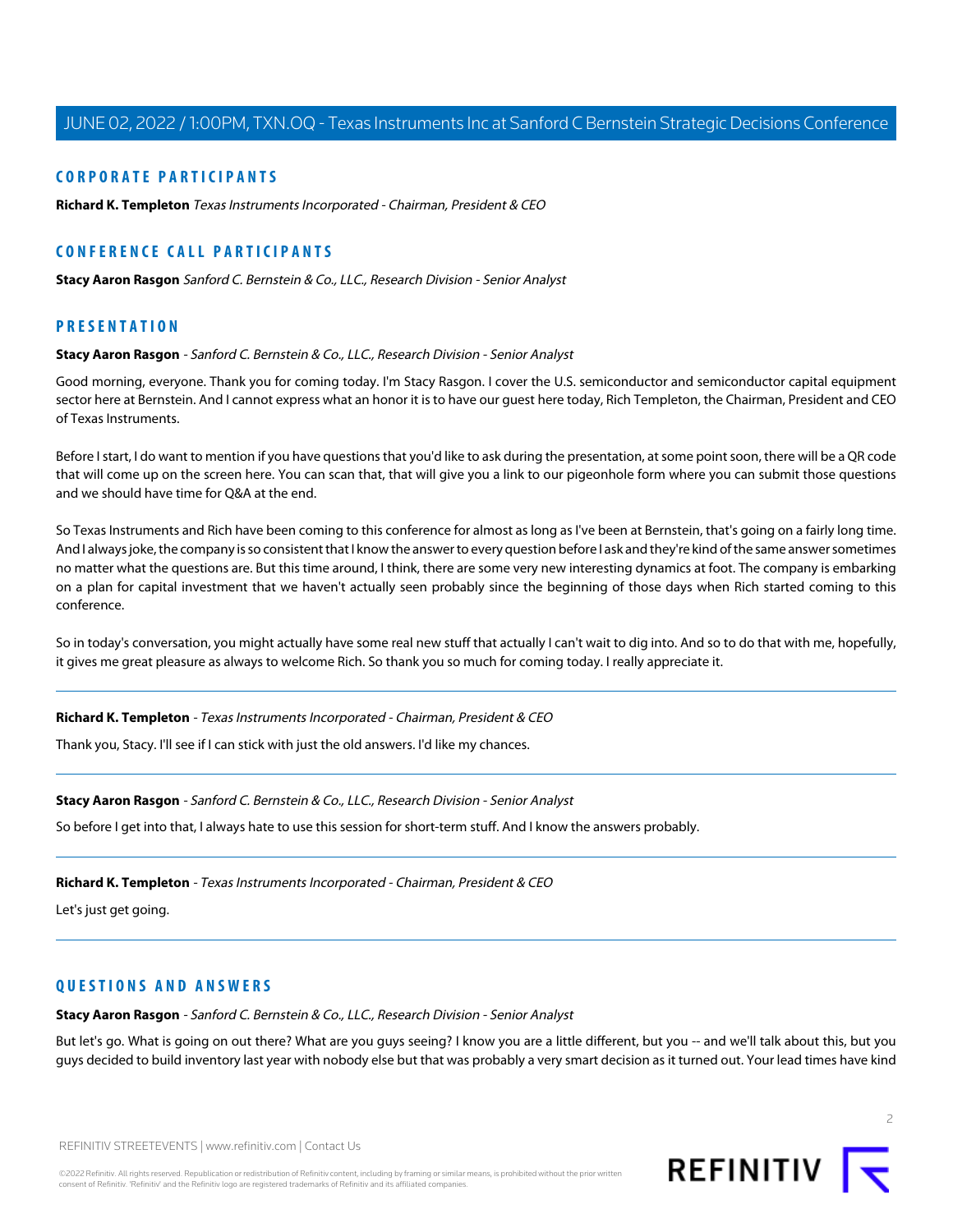of normalized broadly whereas many other players have not. You've got maybe a little more concentration in China. You're seeing a little more impact from the COVID lockdowns. But just in general, like what is TI seeing right now in this environment?

# **Richard K. Templeton** - Texas Instruments Incorporated - Chairman, President & CEO

We've had a chance even this morning talk with some folks. And if you look, and I think it was in July of '21 in the earnings call, we said that we had started to see a shift from just this. We need more of everything to, okay, we need to really make sure we have these unique parts or make sure we have mix right.

And I think we made those comments. I think Dave and Rafael got profoundly boot when they made his comments in July. And I said suck it up, okay, you guys can handle it. And we then repeated that narrative really in October, again in January and again in April because it's kind of the same thing we're still seeing. And I think you see it and everybody in this audience hears it. You still have companies talking about supply chain disruptions and lack of availability and at hand but by the way, their inventories are growing. So clearly, it's a mix issue that must be inside of there.

So I think that's still pretty consistent with what's going on in the marketplace. And as I -- as we joked just in a few minutes before starting, people like, well, you seem very relaxed about it. And I'm like, well, it's because I'm very relaxed about it. And because what it's going to do is it's going to go up until it stops going up and then it will go down. And then after it goes down, it will go up again.

And I just don't care that much because we know where we're going and what matters is the longer term, we know how we'll make those transitions when they occur. And when it happens, it will.

## **Stacy Aaron Rasgon** - Sanford C. Bernstein & Co., LLC., Research Division - Senior Analyst

Let's talk about a little few pieces of that. So first, maybe on the inventories. And again, as I said earlier, you guys are one of the few folks that actually built inventory in 2020.

My impression is that, that is a lesson that came out of the financial crisis, and you may have been the only one to maybe learn the lesson. And for those of you that maybe weren't doing this in the financial rations, I mean, you had this big whipsaw and everybody got caught on the wrong foot and lead times have stretched out to -- even for you quys stretched out to amazing levels. And I kind of got the impression that it was -- for you it was like you didn't want ever that to happen again. And the idea was because most of what you're selling, especially now doesn't go stale, there's no real like long-term impact, like you ship it today, you ship it tomorrow, like what's the difference. Like over time, it's the same thing. And you did build inventory, and it seemed like it works. Is that an accurate sort of like way to think about how you guys have been thinking about the inventory strategy?

Because the other piece of this is, you obviously you want to take them higher versus where we are today, right? So I guess broadly, how are you guys thinking about that inventory management and I mean, the idea of taking inventory to 190 days, it sounds like Rafael wants to go even higher than that.

Like what is -- the other piece of this is, I have trouble processing is anecdotally, a lot of the issues when customers are complaining about shortages. In many cases, it's TI parts that they're complaining about. I don't know if that's just because you sell everything to everybody, so like you're -there's always going to be something like I just (inaudible) all that.

#### **Richard K. Templeton** - Texas Instruments Incorporated - Chairman, President & CEO

I suspect that the latter is true. When you're on, just about every, board when you have a lot of things on board, you'll tend to be popular. So I think you -- as you said in the introduction, you can ask the question and answer it pretty well and you have.

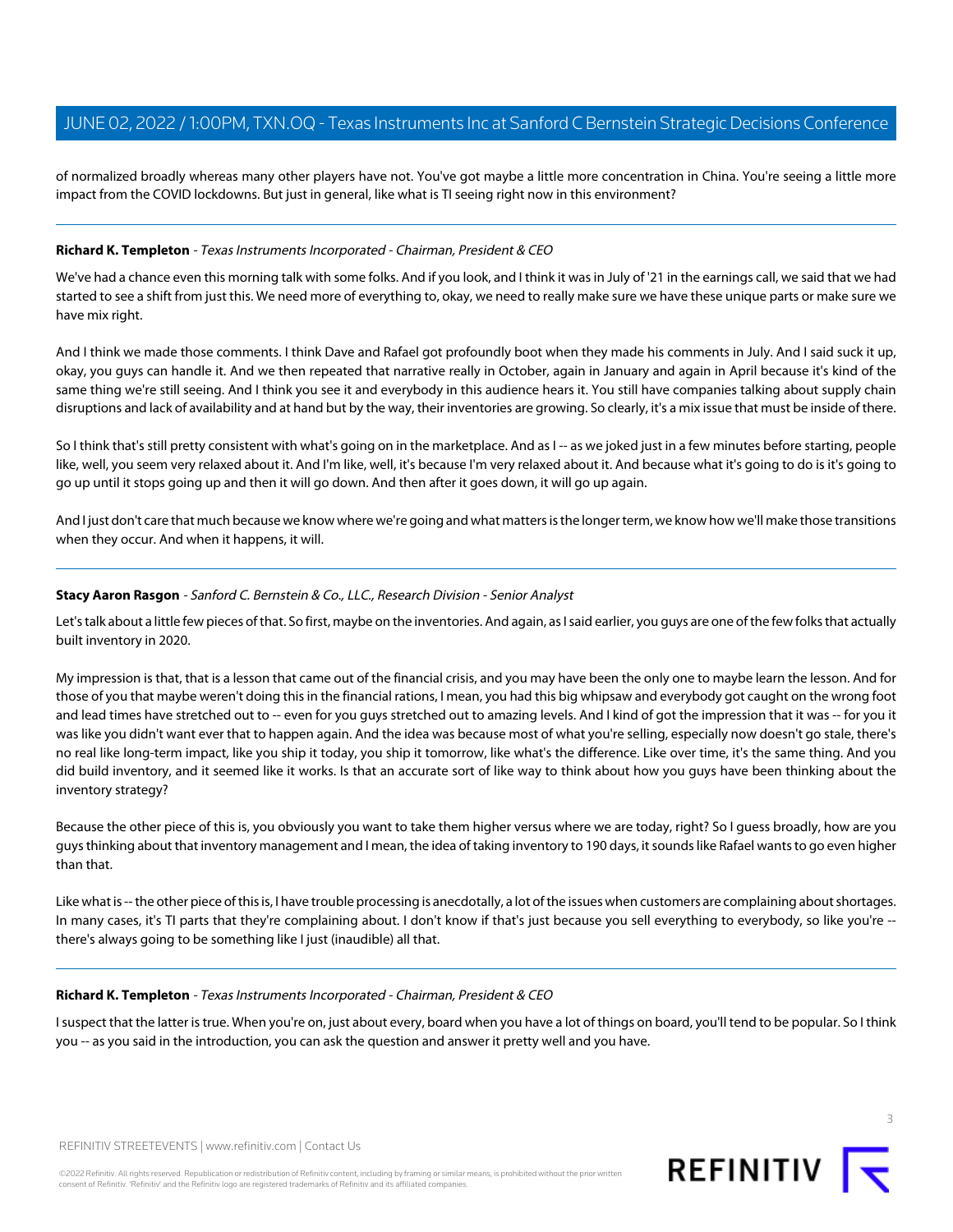We do try to learn lessons over time, and we did feel we could navigate this downturn. And remember in April when April of '20, when we said we're going to keep the factories running, there was this kind of general dismay of what you're doing. We said, no, trust me, it's really the right move. And it really paid off. And the only problem was we only got so much inventory built, so it only lasted us until first quarter of '21 before the world kind of caught up and worked it over pretty well.

But you also had, I think, the most important point, which is we could not have done this in the global financial crisis because our mix -- well, we could have done it, but it would have been 40% of our mix, not 75% of our mix because it would be reckless to do inventory builds on vertical markets where your device is essentially custom because there's a very great chance you're going to have an obsolescence risk, and that's just bad business.

So in some ways, our portfolio, and it comes back to these competitive advantage discussions we have, we're able to do things by design, by intent, because we've built this broad portfolio, we can sell these parts to many customers. There's very, very low risk of any obsolescence. So it lets us do things that other companies just aren't going to be able to do on that front.

# **Stacy Aaron Rasgon** - Sanford C. Bernstein & Co., LLC., Research Division - Senior Analyst

Got it. And I guess, are you parsing the demand that you're seeing in the sense that like -- are you just like if you can fulfill the order or you're shipping the order, like are you applying any sort of filter to the orders at all? Or...

# **Richard K. Templeton** - Texas Instruments Incorporated - Chairman, President & CEO

Where there's limitations, we are providing a strong hand. I think Dave and Rafael talked on the January '22 earnings call. We put an enormous amount of work across our senior leadership team between fourth quarter of '19 and fourth quarter of '21. We actually grew revenue in every end market. And this took extraordinary control and discipline, so you did not allow the noisiest, outrageous customers to commandeer disproportionate amounts. Because many times you get into the large industrial market and the quiet midsized customer gets hurt because somebody is commandeering things.

And so we think that's going to pay great dividends long term that we've really been able to reach across a very large customer base and I think we've done a good job because everybody feels like somebody else is getting their share, but everybody is getting supported.

And so that's been an important element that we've applied to it. And I think you can see it in our -- when we gave the end market update in January of '22 while industrial and automotive incrementally grew. They didn't grow disproportionately. And that was by design. We wanted to keep that consistency across the customers.

# **Stacy Aaron Rasgon** - Sanford C. Bernstein & Co., LLC., Research Division - Senior Analyst

Got it. Got it. And I'm going to ask about the new capital plans in a moment. But just as it relates to inventory, I do know you want to take inventory higher.

# **Richard K. Templeton** - Texas Instruments Incorporated - Chairman, President & CEO

Yes.

# **Stacy Aaron Rasgon** - Sanford C. Bernstein & Co., LLC., Research Division - Senior Analyst

Kind of still like closer to the low end of the width of range, 130 to 190 days?

REFINITIV STREETEVENTS | [www.refinitiv.com](https://www.refinitiv.com/) | [Contact Us](https://www.refinitiv.com/en/contact-us)

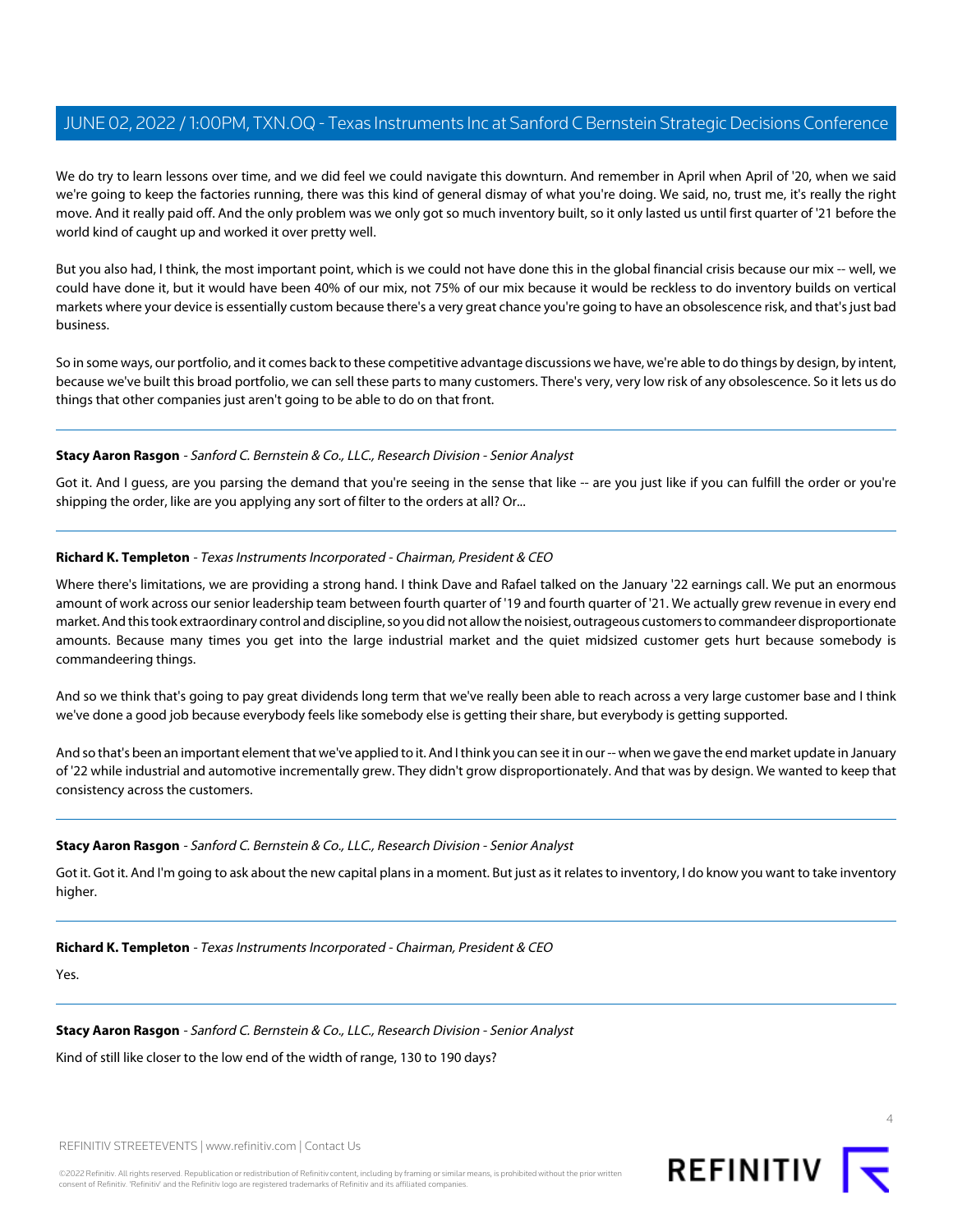## **Richard K. Templeton** - Texas Instruments Incorporated - Chairman, President & CEO

I think it is -- I think we're below coming out of...

#### **Stacy Aaron Rasgon** - Sanford C. Bernstein & Co., LLC., Research Division - Senior Analyst

(inaudible) maybe it's below 127. Okay. So you want to go to 190 or maybe even above.

Is this something that you can do in the current environment once the new capacity starts to come online? Or do you actually almost -- would you almost need a bit of a pause in demand in order to give yourselves the opportunity to be able to just have enough capacity to make that inventory?

#### **Richard K. Templeton** - Texas Instruments Incorporated - Chairman, President & CEO

It's going to be a blend of the 2 is my guess. But we've got things continue to move along well with RFAB2 and with the work with the team up in Lehi they'll be coming on incremental growth from the existing factory. So it will be the combination of what does demand do, what does supply want to do. And we want to get that inventory replenished as quickly as possible because that gets everybody back to we can just service people in an easier way.

And as you can well imagine, Stacy, it's been -- both sides of the supply chain, if you're on the support on the sales side or if you're on the customer side, it's been a tough 18 months for people in that business. And the sooner we can get that pressure off, the better.

# **Stacy Aaron Rasgon** - Sanford C. Bernstein & Co., LLC., Research Division - Senior Analyst

Got it. One last short-term question, then we will move on with China. So obviously, you're seeing some impact from the Shanghai lockdown. You're actually seeing a fairly much larger impact than many others are saying. I was really surprised, a lot of folks so far have not really seen much of an impact at all. Now is this like, can you maybe comment a little bit on why -- and for those of you who don't know, TI effect (inaudible) sort of took a 10% [haircut], which was very sell-side-ish, by the way -- which maybe not a bad thing. But like what is driving that? Like why do you think you're having like -- or seeing a larger -- is it just that you're going to closer to the customer, you do more direct, you've got less of a channel act as a buffer? Like what drives that?

#### **Richard K. Templeton** - Texas Instruments Incorporated - Chairman, President & CEO

Yes. Well, I'm guessing those are parts of why we see things or potentially see things sooner. It's also a case that -- and Dave and Rafael, I think, we were very transparent. You just said it well. We were watching run rates as we started getting 7, 8, 9 days into April, and you had a different rate they were going. And...

#### **Stacy Aaron Rasgon** - Sanford C. Bernstein & Co., LLC., Research Division - Senior Analyst

Is that when it changed? Was it kind of like in the April?

## **Richard K. Templeton** - Texas Instruments Incorporated - Chairman, President & CEO

It was as we were leaving March and going into April. And that's why, as we said on the call, that we were on our way to probably guiding at some number around \$5 billion, and I said, we ballparked it at 10% off that. And people are like, really? And just 10% are Like, yes, because things are unknown. And I think we got to call more right than wrong.



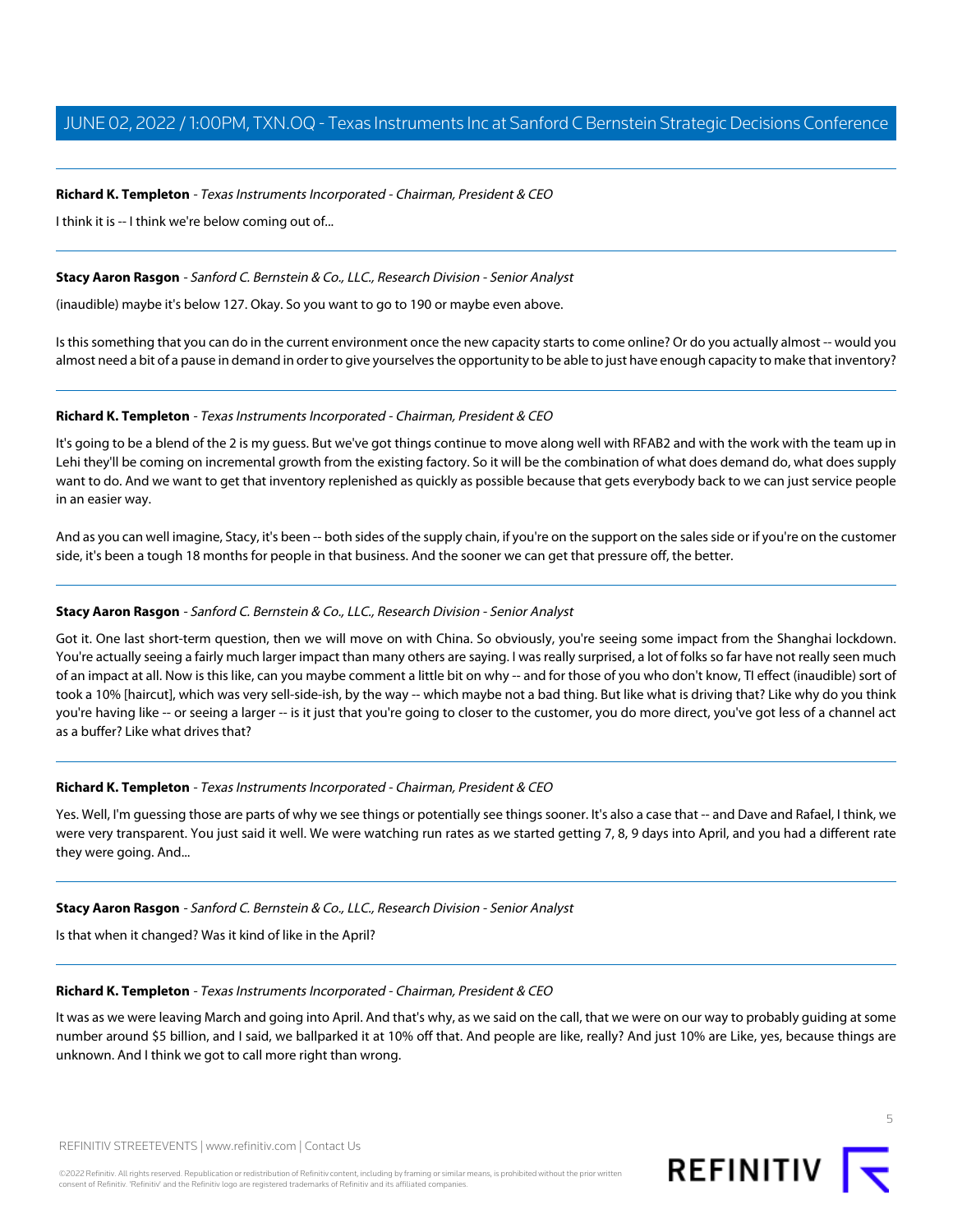And that during April and May, Shanghai had some real challenges. And as we all read, it's starting to open up, but it's not back flowing at the rate it used to be. So in terms of magnitude of impact, I'm careful, let's get the quarter done. We'll find out what the impact of other companies has risen. I think you've seen the range of end OEMs get impacted differently as well on this, so...

# **Stacy Aaron Rasgon** - Sanford C. Bernstein & Co., LLC., Research Division - Senior Analyst

To be fair, you guys have a fairly sizable infrastructure in Shanghai. And I can remember what the number is 55% or 60% of your revenue that chips -- doesn't it actually get consumed ultimately in trying to put chips into China? I mean it's pretty high.

#### **Richard K. Templeton** - Texas Instruments Incorporated - Chairman, President & CEO

It's a higher percentage.

## **Stacy Aaron Rasgon** - Sanford C. Bernstein & Co., LLC., Research Division - Senior Analyst

Yes. Okay. Got it. Let's talk about some of the interesting stuff now. And these new CapEx plans, I find very interesting. So there's a few areas. We've got RFAB2, the shell has been built and so my understanding is that as being equipped now, right? And then we've got Lehi, which you -- that was the old Micron XPoint fab you've purchased that will come into volume in the production beginning of next year.

And then Sherman, which ultimately -- who knows how long it will take, but it will be 4 factories, \$30 billion of investment in Sherman over that time frame to equip and however long that takes. So that is the sort of universe of the plan at this point.

Now this is not the first time you've embarked on a CapEx schedule that it is different. And so I still remember, I think, it was in 2009 when you first (inaudible) to RFAB1 when you bought the [Command] assets. And people thought you were insane. I still remember, you're going to be underutilized all this, and you were, guys, it's -- we're getting it for \$0.10 on the dollar like this is, do you understand the returns on this. And I would say that, that's been proven. And I think you used to have aspirational targets for something like 55% gross margins, like some day, you just printed 70% plus last quarter.

# **Richard K. Templeton** - Texas Instruments Incorporated - Chairman, President & CEO

We snuck over there.

#### **Stacy Aaron Rasgon** - Sanford C. Bernstein & Co., LLC., Research Division - Senior Analyst

So that is all done well. There's some differences now but maybe you could maybe just articulate a little bit of what are sort of -- at a high level, what are the differences of the current CapEx strategy versus what we saw over the prior 10 years.

#### **Richard K. Templeton** - Texas Instruments Incorporated - Chairman, President & CEO

Yes. I actually believe that the commonalities are higher. Differences are actually pretty minor. And about the only difference is it's not going to be done with discounted equipment, which investors make a big deal about, but, Stacy, as you know, back to a prior life, well, you -- it's great to get equipment at \$0.10 on the dollar, but as you know, the real magic of 300-millimeter wafer fab is 300-millimeter, not what did you pay for. And so the rates of return that we'll be able to achieve, the cost that we'll be able to achieve with all of these factors, and you summarized them very well, they're going to be everything that we've ever seen on RFAB1. So we're going to be thrilled with what that looks like.



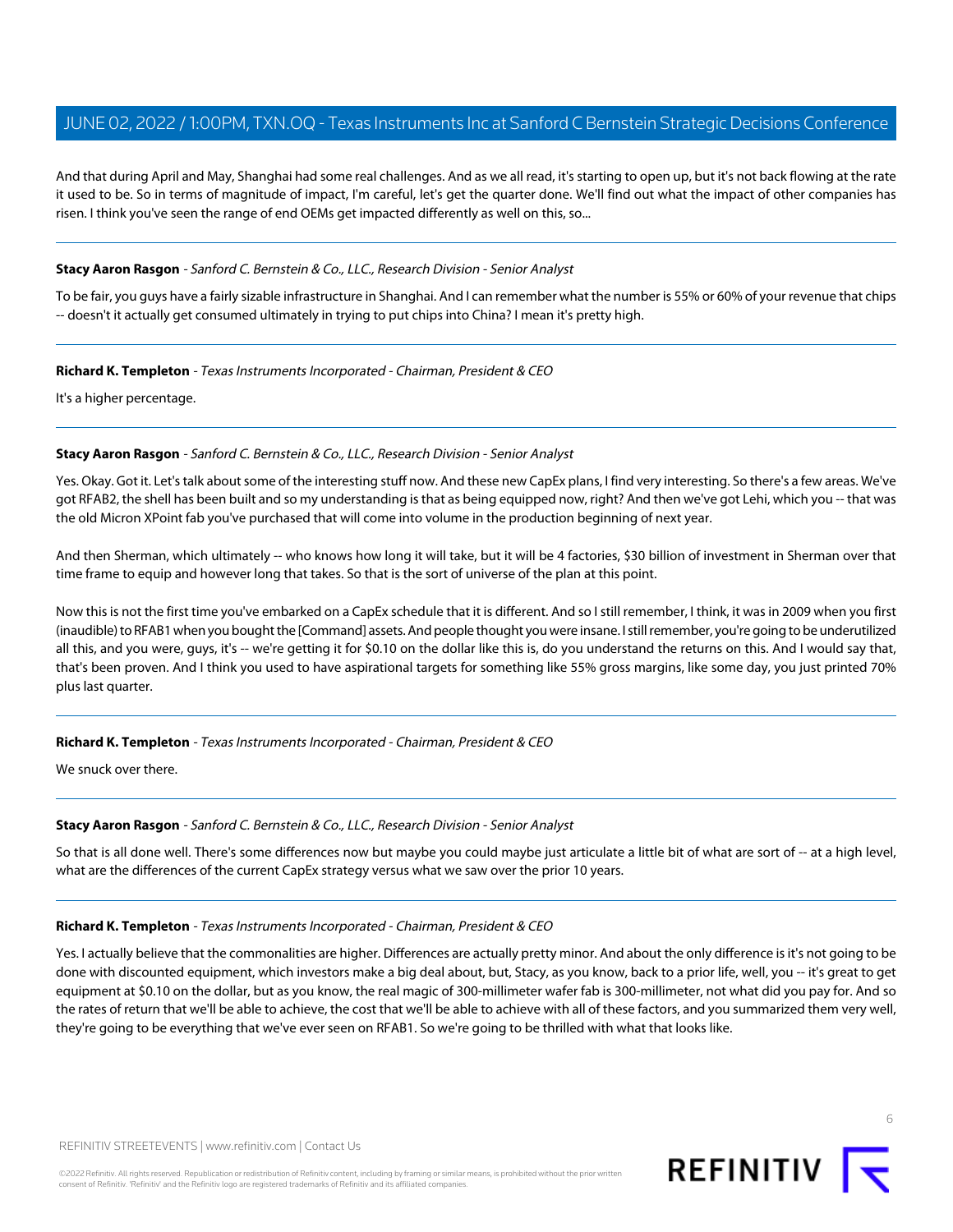And the commonality and it's what we loved about the RFAB1 plan is we knew that we had a great growth plan. Everybody internal knew where it was going to be, we could get lined up and then just go about and executing. And so the beauty about the road map that you described of RFAB in Lehi and the 4 facilities up in Sherman, is we've really got a 10 in fact, 15-year road map depending on what the growth rates look like.

And so I've spent -- so I've talked with investors, I think, I've probably had 50-plus video calls with different CEOs and their teams and use the -- in some ways, almost the identical slides that we used on capital management on that capital road map. And the response that we've had from customers is just spectacular. And it's spectacular or not, it's, one, we love the fact that you are specifically targeting 45-nanometer to 130-nanometer because we are going to need that type of technology for decades, not just a year or 2. In fact, 3 decades. And two, we love the fact that you own it and that you don't have to negotiate with foundry suppliers and the whims of what may be in that. We love geopolitically where it is, okay?

And I've had a number of them sit back and say, and we love the idea that you have, in fact, a 15-year road map, and you're looking at your business that way because that's the type of supplier that we need to be working with. And so the strength of the feedback that we've gotten from those calls is really very assuring. It's leading to even more work on a day-to-day basis on becoming one of the preferred suppliers, making sure you've got kind of preference on boards that are getting done because as you can either imagine or well aware, almost all companies are starting to rethink their supply chains and what do they have to do differently to get them more resilient, be more focused, make sure they've got the right partnerships and the relationships on that front.

So I couldn't be more thrilled with how that plan has come together, how that plan is rolled out. The reaction that we've had from customers and the progress that the team is internally making to get this stuff in place.

And then lastly, I think, it does tremendous things to our internal business people and product line managers because they can operate with great confidence that they know where they can put designs and what they will have to support. So that's all really been very effective.

#### **Stacy Aaron Rasgon** - Sanford C. Bernstein & Co., LLC., Research Division - Senior Analyst

Got it. And I guess in terms of like the amount of capacity that's going on. So you sort of talked about a 10 or 15-year road map, I think, you said over that time frame, the industry can grow 7% or whatever the number was. And you want to have the capacity in place to be able to support that. Is it correct that you're not committing to a 7% growth rate? Is that statement true?

#### **Richard K. Templeton** - Texas Instruments Incorporated - Chairman, President & CEO

Fair. Wonderful.

#### **Stacy Aaron Rasgon** - Sanford C. Bernstein & Co., LLC., Research Division - Senior Analyst

I still get that from many clients who believe that you have committed to a growth target, so...

#### **Richard K. Templeton** - Texas Instruments Incorporated - Chairman, President & CEO

I find this whole growth target thing a silly discussion. Okay. Well, (inaudible) do I have a bid in freight? What about 10? and let's just go do the work and let's go get the results done.

The key thing, and it's what we -- I think, we're successful getting across is if this world wants to grow at 7%, we're going to damn well, make sure we're able to do that. And in fact, if it wants to do more, if we were getting encouragement from customers, and I don't mean orders in the next year or 2 because that's all garbage. I mean relationships that we can truly turn into design wins, the encouragement we're getting is that we ought to think even more ambitiously of. And I'm not that surprised by that sentiment.

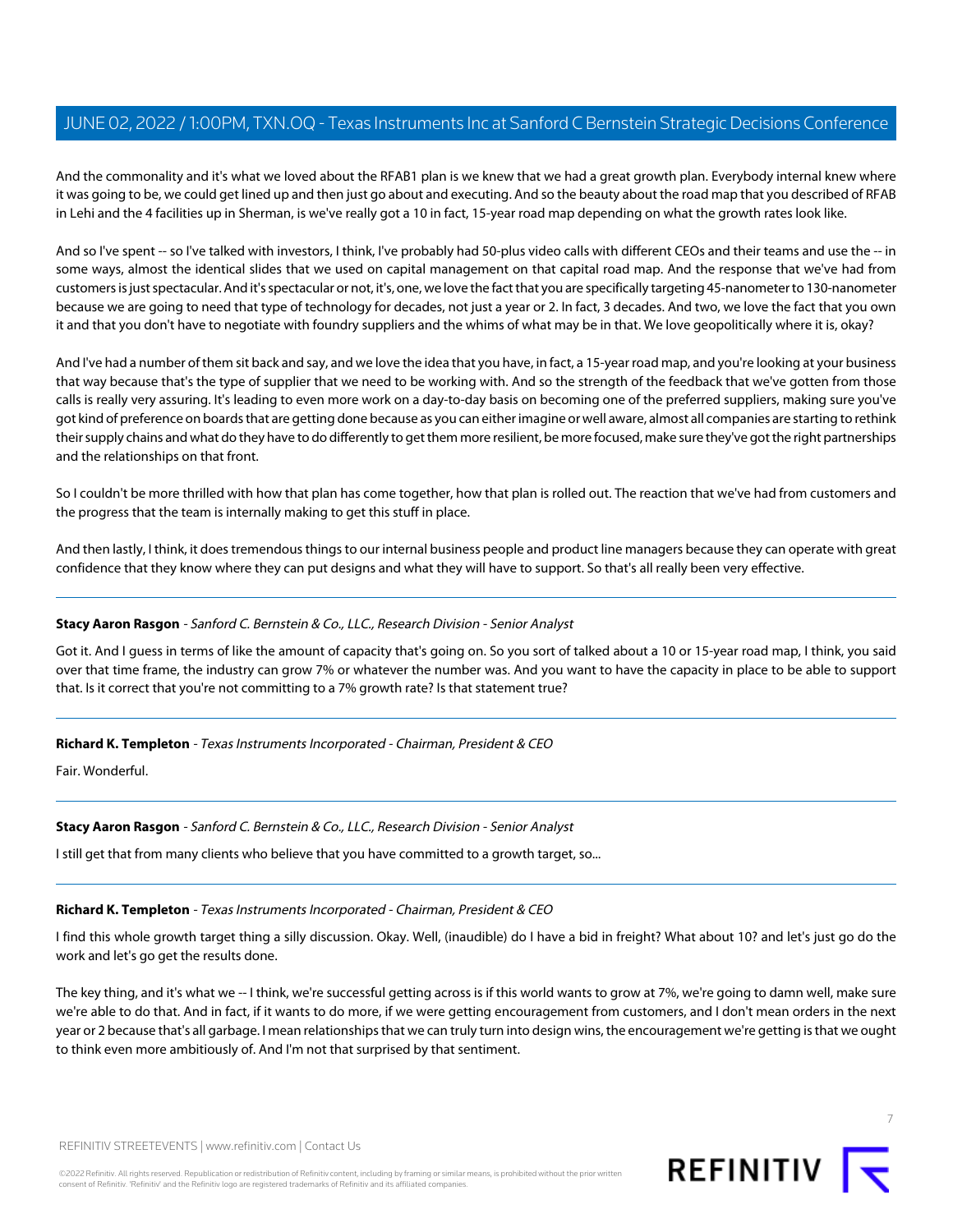And the good news with that road map is we've got the ability to -- the whole reason that we told people we're going to build Sherman One and Sherman Two is we wanted to remove the construction lead time for the second building so that if we want to move faster on that, we can. And we don't have that 18-ish, 20 months of delay in place on that. So that's how I just tend to think about that longer-term growth rate.

#### **Stacy Aaron Rasgon** - Sanford C. Bernstein & Co., LLC., Research Division - Senior Analyst

Got it. So I have maybe I don't know if it's a provocative question or not, but like how can the returns on these investments be the same as what you saw in RFAB1, which was discount equipment, especially if your steady-state CapEx intensity around 10% is 2x to 3x what you were spending post RFAB1?

#### **Richard K. Templeton** - Texas Instruments Incorporated - Chairman, President & CEO

So what time frame?

#### **Stacy Aaron Rasgon** - Sanford C. Bernstein & Co., LLC., Research Division - Senior Analyst

Or maybe that's the question. But from my understanding is the -- I get the initial surge to build up, but it was sort of a steady state like for every 10% (inaudible)

#### **Richard K. Templeton** - Texas Instruments Incorporated - Chairman, President & CEO

Yes. But you get out past year 5 and you get this absorbed and the P&L is going to perform spectacularly with that degree of 300-millimeter equipment inside of there.

#### **Stacy Aaron Rasgon** - Sanford C. Bernstein & Co., LLC., Research Division - Senior Analyst

So maybe a better version, why is the maintenance CapEx like 10% versus before when it was like 4%? Like if I'm taking away the -- like the initial surge, what does the maintenance CapEx need to be?

## **Richard K. Templeton** - Texas Instruments Incorporated - Chairman, President & CEO

The biggest difference is growth rates between 20 and 30 and growth rates between 10 and 20. As you just said, we probably had 3% growth rate at the company level because you had mix and transitions taking place between 2010 and 2020. And that...

#### **Stacy Aaron Rasgon** - Sanford C. Bernstein & Co., LLC., Research Division - Senior Analyst

But it's a percentage of revenue, right? So that should take into account.

#### **Richard K. Templeton** - Texas Instruments Incorporated - Chairman, President & CEO

Yes but growth rate means you have to have it ahead of time to be able to have it ramped up. So the growth rate is the primary difference in terms of...

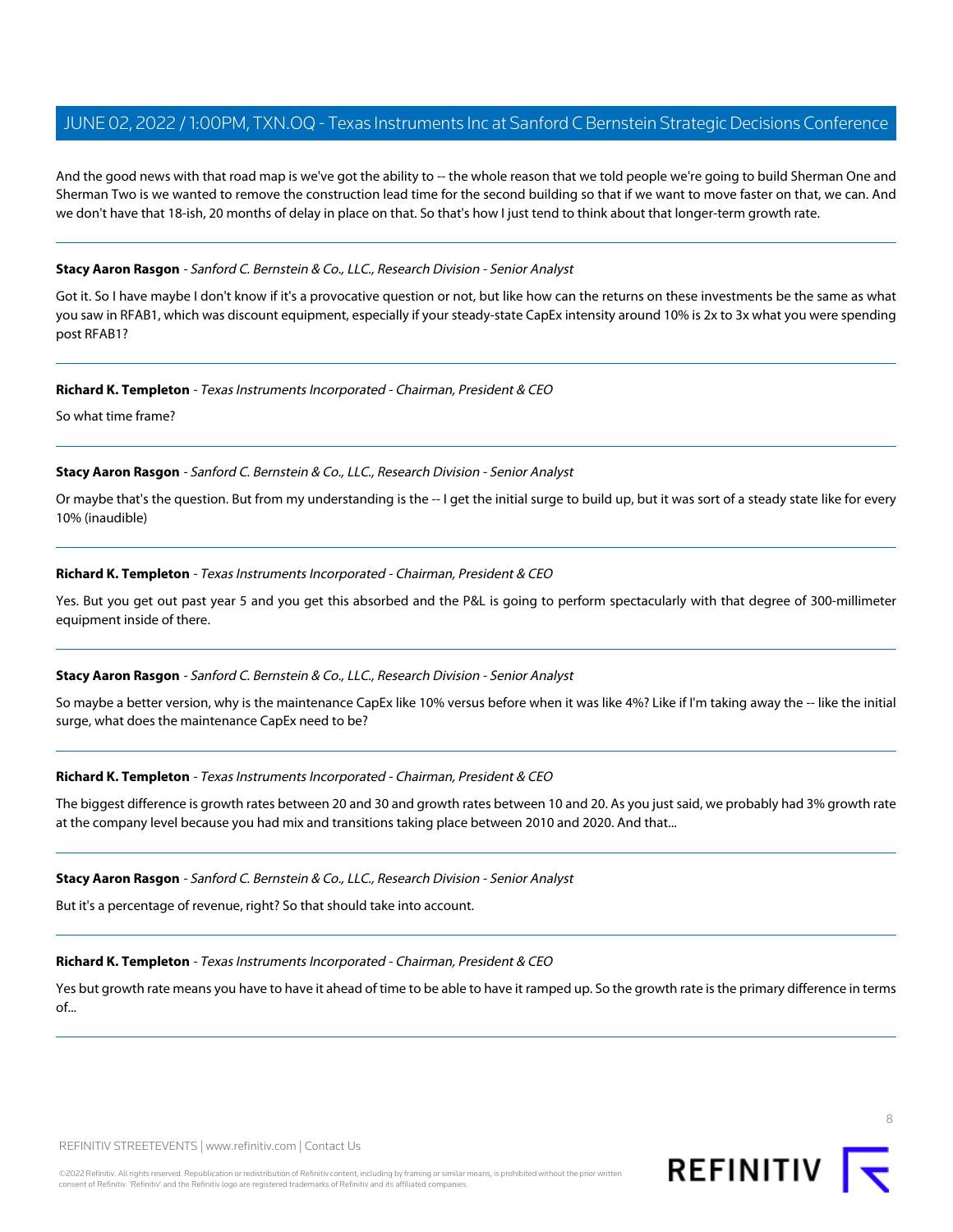## **Stacy Aaron Rasgon** - Sanford C. Bernstein & Co., LLC., Research Division - Senior Analyst

Okay. And obviously, like -- I know you guys don't care, but people do get hung up on the impact on gross margins. And to your credit, I think, you've been very transparent, you're laughing.

#### **Richard K. Templeton** - Texas Instruments Incorporated - Chairman, President & CEO

That's true. I laugh because I care, Stacy.

#### **Stacy Aaron Rasgon** - Sanford C. Bernstein & Co., LLC., Research Division - Senior Analyst

To your credit, you've been very transparent on how to model this, right? I think historically you've said something like a in regulator 75% kind of incremental gross on average and then sort of layer on the depreciation and everything else on top of it.

And I know ordinarily, you don't care about depreciation because that's not cash, the cash gets impacted when the CapEx happens. But it does seem at least for the next like 5 years, whatever, free cash flow will get impacted because the CapEx is there, right? At the same time, you guys tend to run for growth of free cash flow per share. I guess how do we think about that in the sense that I'm not as convinced that free cash flow per share is going to grow at least over, I don't know, 3 years or 5 years or whatever. And maybe the answer is just you're thinking over 15 or 20, maybe that's the answer.

#### **Richard K. Templeton** - Texas Instruments Incorporated - Chairman, President & CEO

No, I think your statement is the -- let me just back it up a little bit. And I can -- I think, if you say, okay, with that approach, could free cash flow per share be slower year 1, 2 or 3? It's simple math. You've done it. You get to year 5, depending on where you're running revenue, you're going to probably have free cash flow per share that's higher, okay, on an absolute basis. And to me, what matters is where we're going to be in '25 and where we're going to be in 2030.

And we've said even on free cash flow margin, we're not driven by how do you maximize that because there's no awards for who's winning the biggest free cash flow margin contest. The award is what's your -- and I always just clarify, sustainable long term, what's your free cash flow per share going to be in '25? What is it going to be in '30? That's going to be the dominant determination of the value of TI, I believe, from an investor perspective or an owner perspective. And this will clearly get us in a position where we're going to be able to drive that number higher.

You've asked questions, I think, even in the past couple of years we've been here. If you think about the transformation of TI over 15-odd years, from 2004 to '16, a lot of that free cash flow per share growth came from margin improvements and share count improvements, a very small amount from top line contribution, even though you had Analog going great, you had the mix thing place. But if you look at the contributions from '16 to '21, you see revenue becoming what it -- by the way, what it needs to be because we're not going to be able to do the same thing we've done with margins from the past 15 years, I don't know the trick to do that again for the next 15.

#### **Stacy Aaron Rasgon** - Sanford C. Bernstein & Co., LLC., Research Division - Senior Analyst

I mean that's a broader question. And the Analog that I already -- I always have, which is does growth need to be a bigger part of the recipe because you're not going to get another 1,500 basis points of margin.



REFINITIV STREETEVENTS | [www.refinitiv.com](https://www.refinitiv.com/) | [Contact Us](https://www.refinitiv.com/en/contact-us)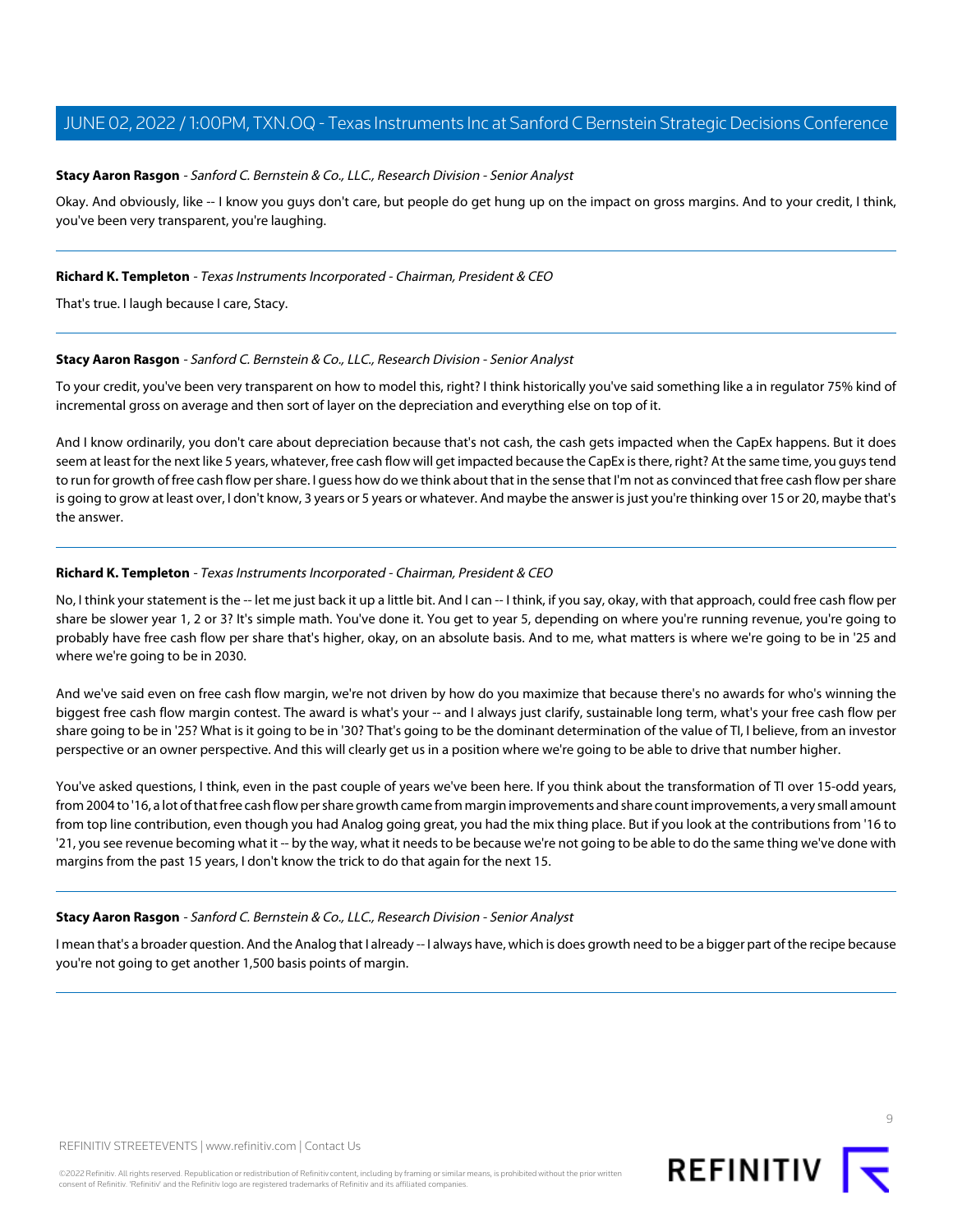## **Richard K. Templeton** - Texas Instruments Incorporated - Chairman, President & CEO

Yes. Simple answer. Yes. And so now it doesn't mean that there is an incremental margin opportunities. I think there are. I think there's incremental margin. I think there's incremental share count gains depending on what valuations do and how that works out. But you've got to be looking at revenue as the primary driver. So you've got to have the capacity in place.

And one of the -- and I make a statement kind of in a silly way, but the criticism or the critique that Dave and Rafael kind of felt was, we like the plan, we like the growth, can you do it without the capital? When we think of that? That's a hell of an idea.

Oh, yes, by the way, we like that you control your own manufacturing, like, ah, another constraint. It's just people have actually go, "Oh, we kind of like the plan", is what they're now saying when they look at that. And it's not popular in the West or in the U.S. We've had a 25-year period of where the best models are outsourced the hell out of everything and have no fixed assets on the books. And I just don't think that's a great recipe for everything. And we certainly don't believe that, and our plans are, we think we're going to be able to drive that growth in a very, I think, smart and disciplined way.

## **Stacy Aaron Rasgon** - Sanford C. Bernstein & Co., LLC., Research Division - Senior Analyst

How much of your manufacturing capacity today is like self-controlled? And like where does that go to in 5 years, 10 years?

## **Richard K. Templeton** - Texas Instruments Incorporated - Chairman, President & CEO

Self-controlled.

# **Stacy Aaron Rasgon** - Sanford C. Bernstein & Co., LLC., Research Division - Senior Analyst

Self-controlled. You own it, like you can drill versus like (inaudible)

# **Richard K. Templeton** - Texas Instruments Incorporated - Chairman, President & CEO

Yes. Pick 80% of wafers, okay, or internal, 60%-ish of units, all of test is inside -- but the good news, the units we can move quickly because that percent is highly skewed to lower complexity package type. So we can move those pretty quickly when we want to move that. So that 80% wafers will trend up. I think we showed that on that one slide. The units will trend up as well.

#### **Stacy Aaron Rasgon** - Sanford C. Bernstein & Co., LLC., Research Division - Senior Analyst

Got it. Got it. And I guess just to refresh our memory, like, so you're basically full right now. How much capacity -- just in terms like revenue capacity is coming online with RFAB2. How much is Lehi? And how much is each of the Sherman units?

#### **Richard K. Templeton** - Texas Instruments Incorporated - Chairman, President & CEO

Yes. Well...

#### **Stacy Aaron Rasgon** - Sanford C. Bernstein & Co., LLC., Research Division - Senior Analyst

Ballpark.

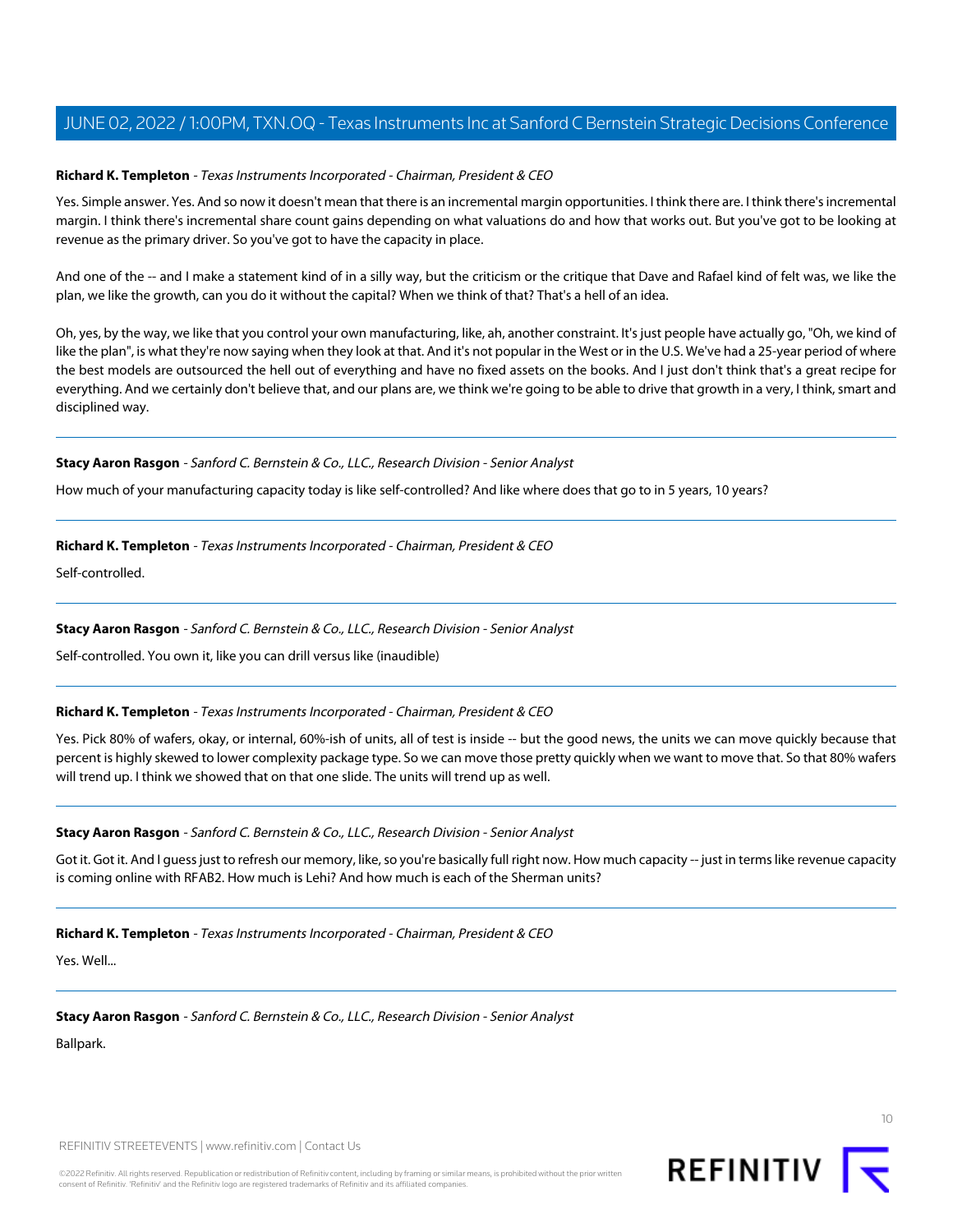# **Richard K. Templeton** - Texas Instruments Incorporated - Chairman, President & CEO

Yes, I go ballpark because these things always depend on what you build and what the world looks like. But it's kind of simple math of each of those wafer fabs is probably \$5 billion or \$6 billion of revenue annually, probably closer to the \$6 billion depending on what we've got inside of it. And Lehi is a little smaller. So that number is not exact for that, but that's not a bad just approximation for what you can put across those over time.

# **Stacy Aaron Rasgon** - Sanford C. Bernstein & Co., LLC., Research Division - Senior Analyst

And it is RFAB2 that will be -- we be capable of running it, assuming the -- I'm not saying the revenue would be there. But if you had \$6 billion of incremental revenue, by the end of the year, would RFAB be capable of running it, will it be fully effected that much?

# **Richard K. Templeton** - Texas Instruments Incorporated - Chairman, President & CEO

No, you've got to ramp that over time in terms of just a very simple calculation of number of tools per month you can move in and how many tools end up on the floor and that's been the number of months to get all that work done.

# **Stacy Aaron Rasgon** - Sanford C. Bernstein & Co., LLC., Research Division - Senior Analyst

Well, how long will it take to ramp RFAB2 like -- because Lehi sort of self-contained, right? It's already...

# **Richard K. Templeton** - Texas Instruments Incorporated - Chairman, President & CEO

No, we've got to get a mix of tools in there as well. So it came with equipment, but we've also got unique -- they were building something very different, as you know, than the processes that we'll install in there. So we've got equipment that we'll have to get installed.

# **Stacy Aaron Rasgon** - Sanford C. Bernstein & Co., LLC., Research Division - Senior Analyst

So I guess like when is it because everybody is wondering like when the supply constraint ease in for you, like that's the biggest driver you get incremental capacity that comes online. So how long does it take to ramp that stuff?

# **Richard K. Templeton** - Texas Instruments Incorporated - Chairman, President & CEO

It's going to take some time to get that stuff going. We had a first equipment move-in occurred in February for RFAB, the team is moving on that. Revenue will have moving across it in the second half. We've talked Lehi as early '23 for production out. We've got a great friendly contest with the Lehi team of (inaudible) get pulled into 2022 to try to move that even sooner. So everybody is going as fast as they can on that.

# **Stacy Aaron Rasgon** - Sanford C. Bernstein & Co., LLC., Research Division - Senior Analyst

Okay. Okay. Got it. Got it. It's exciting times. So I guess maybe one last question on this. You talked about, obviously, like there are strategic reasons to bring stuff onshore and they have like fixed assets here in the U.S. subsidies is certainly a big question. I know we're all waiting still for some of the regulations to give this. But presumably, you guys should be very eligible for some of these subjects. Is that having -- is that impacting your decision to actually do this? Because my own view is I think if you need capacity, you're going to build it in the U.S. now it's probably not a bad time to start, right? Is that driving any of the decision at this point?



11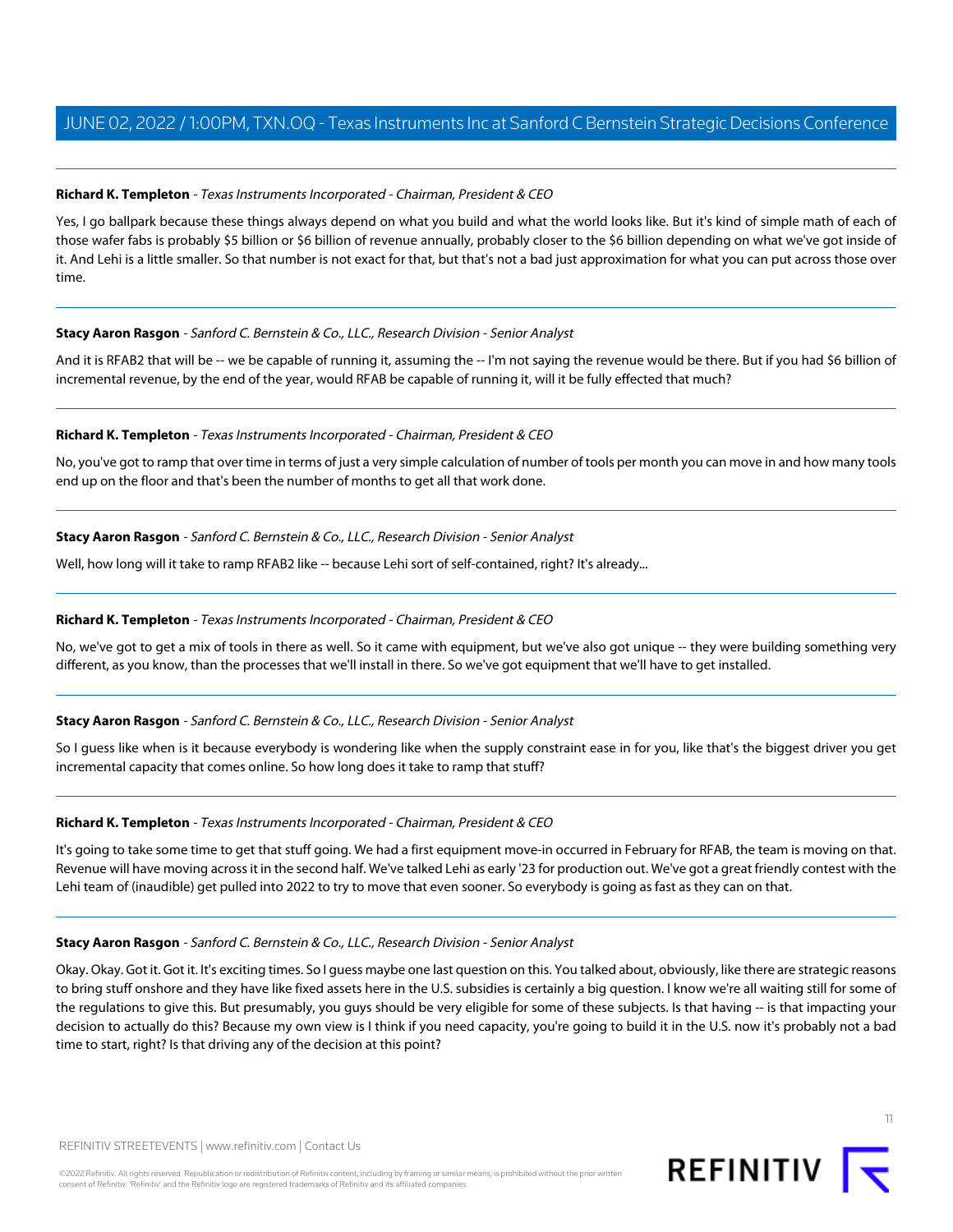#### **Richard K. Templeton** - Texas Instruments Incorporated - Chairman, President & CEO

Zero.

## **Stacy Aaron Rasgon** - Sanford C. Bernstein & Co., LLC., Research Division - Senior Analyst

Okay.

## **Richard K. Templeton** - Texas Instruments Incorporated - Chairman, President & CEO

We made our site choices. We've picked our locations by where they will be most cost-effective and most efficient for the long term. And so that's about location within (inaudible) engineering. It's about cost of energy and it's about making sure those road maps make sense. And if there is indeed a chipset or hopefully, even a fab [set], it's all -- it's just gravy on top in terms of that. I think we were very clear on that February call that the numbers we're showing on CapEx is what the gross capital expenditures would be and if there's something that changes on that, it will just net it down.

# **Stacy Aaron Rasgon** - Sanford C. Bernstein & Co., LLC., Research Division - Senior Analyst

Okay. Got it. Let's talk about some other issues now. I want to talk about R&D investment in OpEx. And so you guys just -- in terms of total OpEx, you're running on a 16% of revenue right now, which is below the target range, which I think is 20% to 30%. And the reason that is primarily is revenues have obviously grown a lot and OpEx has not moved at all. How have you done that? How was OpEx -- I mean, we've got wage inflation and there's need to invest. Like how have you guys managed to keep OpEx only what is -- how should we be thinking about that assuming revenues kind of like stay in this new range?

#### **Richard K. Templeton** - Texas Instruments Incorporated - Chairman, President & CEO

Yes. I would -- I guess, I would describe it a little differently. And the world gets into this, well, what's your OPSEC model as a percent of revenue. And yes, we've got it. We've said it. But we're also very careful about letting that drive things. What we care about is how we grow free cash flow per share over the long term. And if we think spending more makes sense, we'll spend more; if spending less makes sense, we'll spend less.

# **Stacy Aaron Rasgon** - Sanford C. Bernstein & Co., LLC., Research Division - Senior Analyst

I mean can you talk maybe a little bit how you guys think about investing in R&D like what drives...

#### **Richard K. Templeton** - Texas Instruments Incorporated - Chairman, President & CEO

Yes. I'll go right to the heart of your question. And the other thing that's difficult if you make the comment of what the OpEx trend looks like -- and you look at over a couple of years or if you look at over 10%. And the danger of when you back up over 10, usually, you get better insight with time. we've had a lot of mix changing over a 10-year period as we were bringing down wireless and making some portfolio changes.

But the bottom line, if you look at how we're thinking and how of the even IR operating on a daily basis. We want to be steadily growing, okay, our staffing and our resources, okay, to drive R&D. And that is a recruiting plan, that is a new college hire plan. Just when we lift the building on Tuesday, the halls were full of all the interns that are in for the summer. So the average age had dropped to 24 in the hallway, but there was a lot of energy.

And that is a great way to build the company over time. We've been on that strategy for a number of years. We kept our intern program. We had to do it virtually. We kept it going during COVID. Most companies stopped it, and we are going to benefit by that kind of long-term steady hand

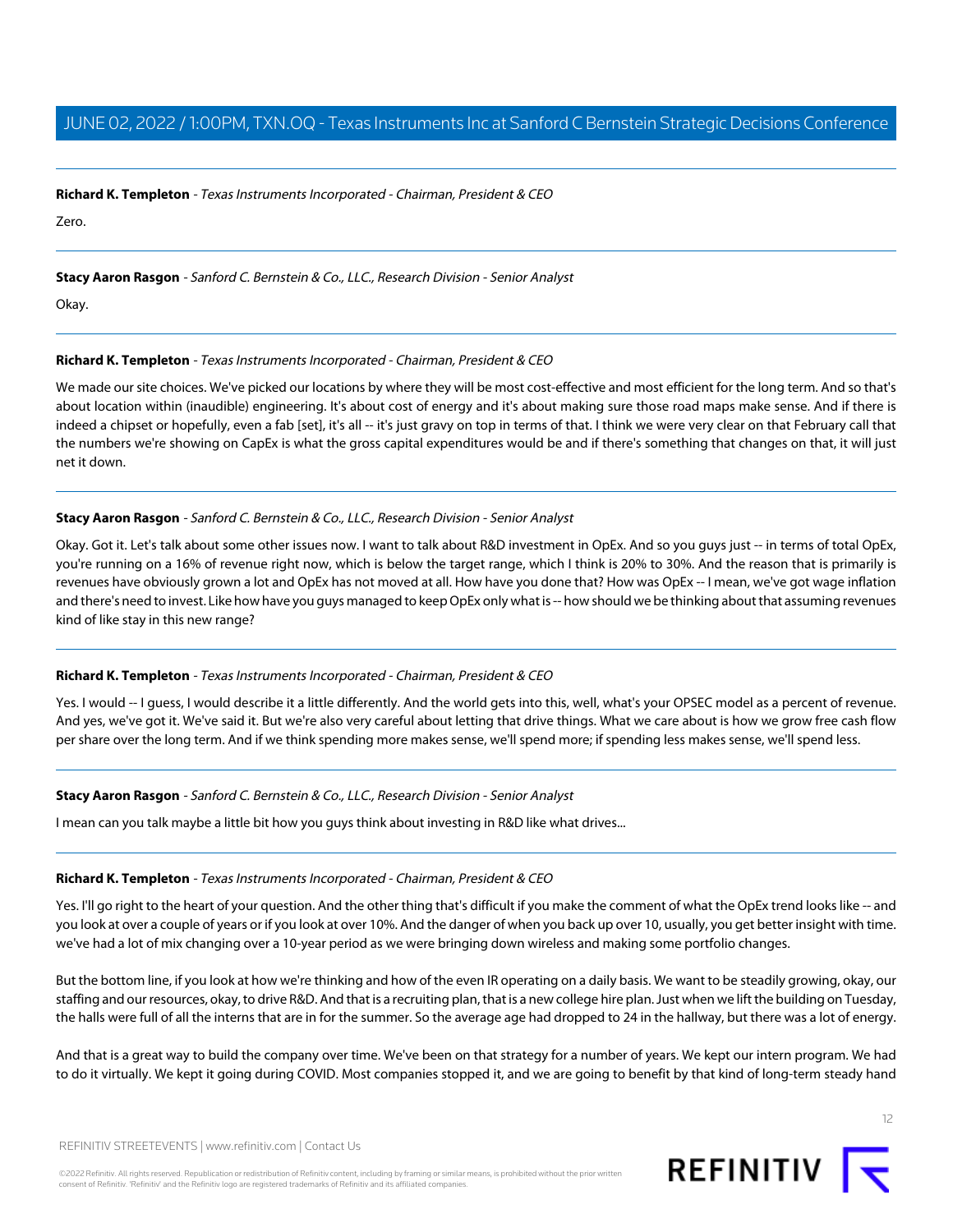of hiring and growing. And so I would expect to see R&D now that most of the portfolio changes are done and in there, you'll find R&D steadily growing, okay, not alarmingly.

You've seen tech companies talk about slowing hiring, and I get asked, are we slowing it. It's not like we never sped it up. So we're not slowing it. We're going to run it on a very, very steady basis regardless of what revenue does and that really is the right way to think about it. And SG&A is, in many ways, the same thing. And the only thing that we'll do a little different on that is to make sure that mix, if we could spend less we would. But if we've got important projects building out capability on ti.com, those are (inaudible) like R&D investments. You need to make those because of the long-term value. And so you're not going to see us gyrate SG&A down, even if you have corrections on revenue as well. It's going to be a very steady hand in terms of where those investments are going and what we want out of that.

## **Stacy Aaron Rasgon** - Sanford C. Bernstein & Co., LLC., Research Division - Senior Analyst

Got it. And I guess on a SG&A front, you guys are a lot more direct. You've got probably a lot larger field force and sales force in a lot of these regions. I want to talk a little bit about that move to direct and away in general from distribution. So you guys -- everybody sometimes they -- when I talk to clients about you guys, they look at the distribution of the direct strategy like it's something new. And it's not, like it's, you've been going down this stuff for at least probably 10 years, like maybe longer like different for pieces of it, right?

You've pulled away a lot of the -- I think, you used (inaudible) for fulfillment, but not so much for demand generation. And it's interesting, there are not a lot of other companies that do this, especially companies that sell to 100,000 different customers. Can you talk a little bit about how it is that you're actually able to do this? I mean there's a reason in theory that the distributors exist. You seem to be able to -- and there's always a [contract], they're going to lose share because their (inaudible) are not -- we haven't really seen it, right? They haven't seen those share losses or any of those kinds of share losses developed. So what are you doing that enables you to take that functionality that's sort of the bread and butter with the distributors doing and do it yourself and do it very successfully?

#### **Richard K. Templeton** - Texas Instruments Incorporated - Chairman, President & CEO

Yes. Well, I think embedded in that question, you gave a lot of help in it. This has been a long-term view. And it's really a very simple thought process of you do not want people between you and your customers because they have other agendas. And I don't want inefficiency or people with other agendas buffering between us and customers. And by the way, if you're closer to your customers, you learn more, you know more and you're going to win more business. And it really is that simple.

Well, the practical then is how do you do it. And if you can do it really well, I actually think, given the way you asked the question, it's a very difficult thing for our midsize and smaller competitors to emulate. So we've built the fielded sales force and application force. We've put business processes and techniques in place to go very efficiently, combine ti.com and even the broader mass markets with app engineers so they can be supported. And if they need help, we've got a way to be able to do that. And those systems are all coming together. And they're coming together very well because we've been working on them with that plan in mind.

And the cycle of COVID and the demand is actually as we started that final phase of moving from 35% direct to 70%. A lot of customers said, yes, okay, we're good. Well, about a year ago, it went from more good to we want in, okay? We want to direct. We want to make sure we're on your list and we want you knowing who we are and having access. So it's we were enormously fortunate to get that all going when we did. It's allowed us to navigate this cycle even better.

And I think strategically, we're going to be in a very, very unique position. when you hear Dave and Rafael will talk about competitive advantages, manufacturing and technology, breadth of the portfolio, reach of the channel, diversity and longevity, those all work together. And we really do believe that the ability to replicate what we do is very, very difficult even for some of our closer competitors because they don't have the breadths, they don't have the manufacturing and technology, take this topic that we're on. They don't have the fielded force. They don't have the infrastructure. They don't have the investments. They don't have investments we've made in logistics. And we keep doing this well. We're just simply going to be

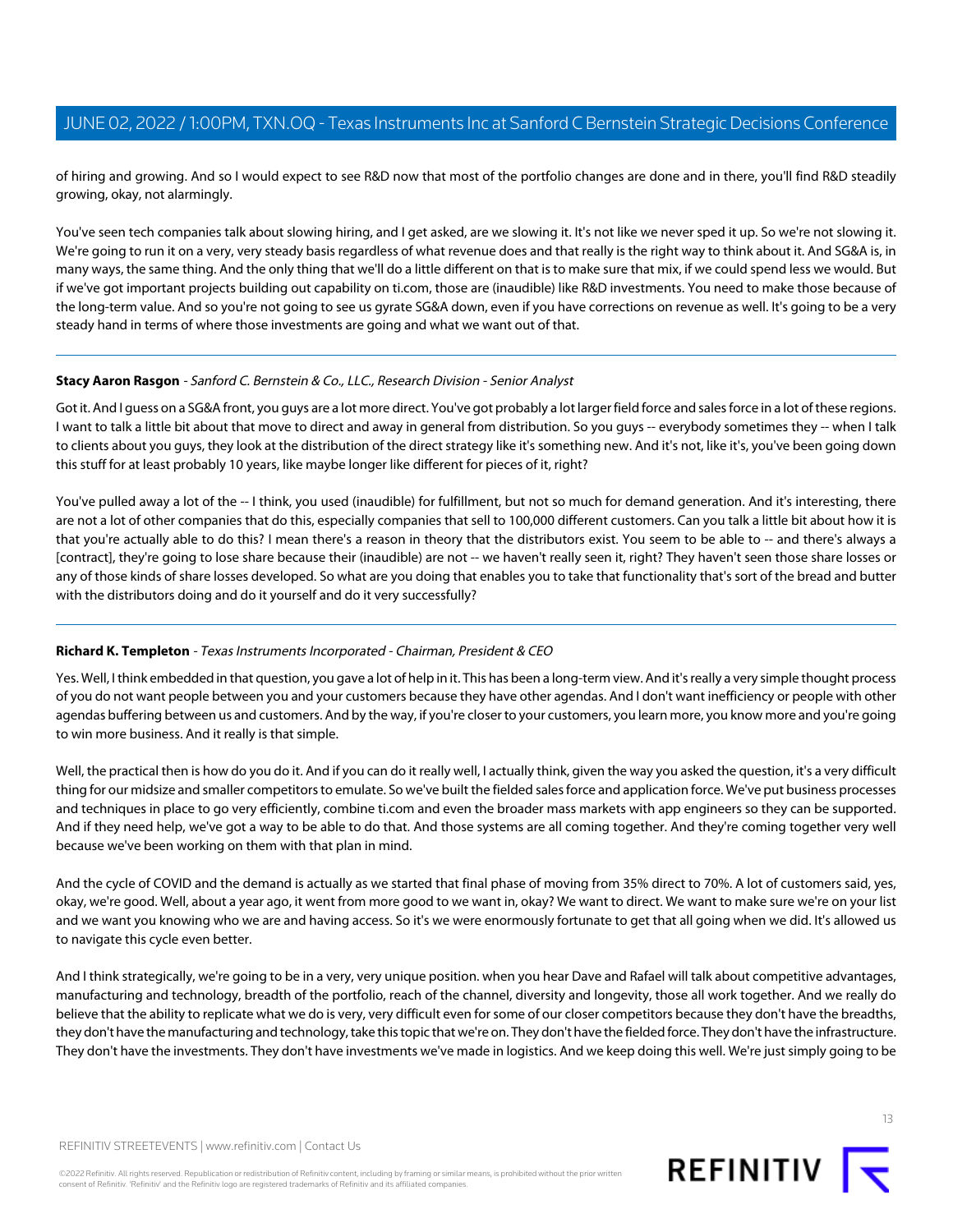the most convenient supplier to do business with. And yes, it's a technology industry. Yes, your parts and your technology matter, but if you do all that well, and you're really convenient to work with, it's a great combination. And that's what we're well on our way to.

#### **Stacy Aaron Rasgon** - Sanford C. Bernstein & Co., LLC., Research Division - Senior Analyst

Got it. And you have a competitor now that's starting to get closer to your scale. You're not seeing any of this, they're not trying to duplicate anything that you guys are doing. They don't have the capability. Like is there -- do you think there's -- maybe the broader question, do you think there's any broader threats to you guys, like from the consolidation we've seen in the industry that you guys have not participated in like probably since 2011 or 2012, right?

#### **Richard K. Templeton** - Texas Instruments Incorporated - Chairman, President & CEO

Yes. So we've talked for years, I get asked what are the risks and one is could somebody combine and build up what we've built, so they could play the game the same way. And you've seen some consolidation with acquisitions, especially in Analog. But while it's bigger, it's not as broad and then start working through each of those slices, okay? What's the answer on manufacturing and technology? Not there. The reach of the sales channel, the investments we've made on logistics. So I think -- I'm going to guess we just think about the problem differently. And if we keep doing that, and we stay aggressive on those implementations, I think, it's a difficult thing to replicate.

#### **Stacy Aaron Rasgon** - Sanford C. Bernstein & Co., LLC., Research Division - Senior Analyst

Got it. Got it. I want to shift over to some of the businesses. I actually want to start with embedded first. What's going on in embedded processing? Like it's undergrown and you've talked about -- I know some of it was delivered, some of it, there was a common piece that was exhibited but some of it was not deliberate.

#### **Richard K. Templeton** - Texas Instruments Incorporated - Chairman, President & CEO

You haven't heard that from us for 3 years. It was the deliberate.

#### **Stacy Aaron Rasgon** - Sanford C. Bernstein & Co., LLC., Research Division - Senior Analyst

That was a while back, right? I think it's...

#### **Richard K. Templeton** - Texas Instruments Incorporated - Chairman, President & CEO

I've been very clear. I think Rafael and Dave have been very clear, business has underperformed.

## **Stacy Aaron Rasgon** - Sanford C. Bernstein & Co., LLC., Research Division - Senior Analyst

I just want to [mention] why? What's going on?

#### **Richard K. Templeton** - Texas Instruments Incorporated - Chairman, President & CEO

I think if you take a look, and we made a leadership change in '19, and I was very clear with [Amicai] when he took over, I said, "I am not looking for quick fixes, don't go chase a bunch of one-off pieces of business. So it looks better in the short term. I want this thing rebuilt for the long term, and long term means that it stabilizes and then as we get into '22 and we get into '23, we start putting together long-term consistent growth like we're

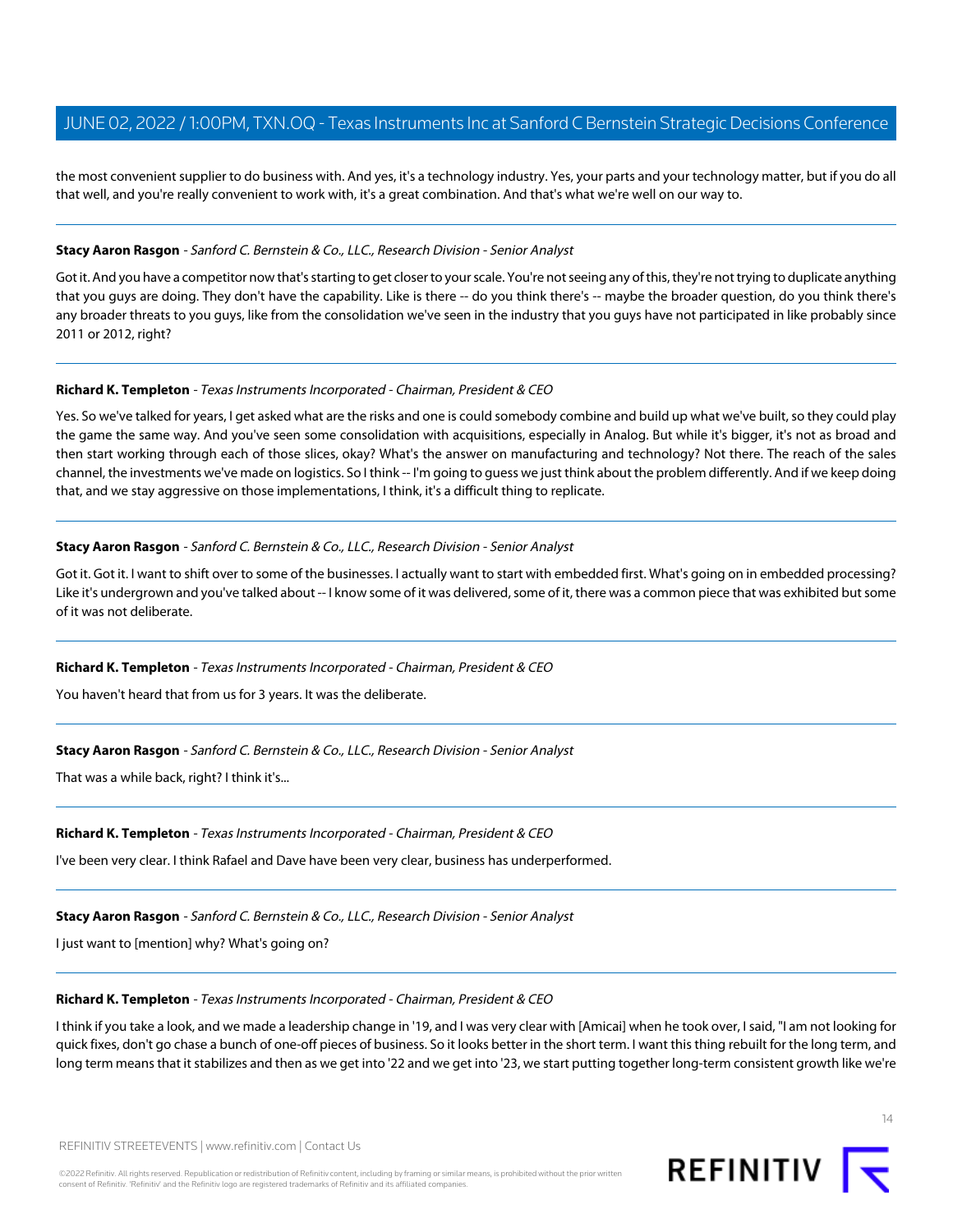experiencing with Analog." And the changes that are being made are just easiest to describe is go get a product portfolio in place that can serve a broad set of customers as opposed to let me go chase a single socket that when you hit it, it's a lot of fun for a couple of years but it doesn't have sustainability and it doesn't have the long-term strategic legs.

So that team has done a great job. I've been pleased with the progress. I'm pleased with the energy, pleased with the product road maps. We're starting to see some of those parts come out. I'm a huge believer that if you want to get a sense of how a team is doing, go check with the sales force because if your parts and your people are not getting customers excited, your sales force won't care. And the great news is that the energy is high, the leading indicators are all good. And then the final piece of that, that could be one of these great, sometimes you just get lucky if you work hard enough and prepare is you've got Lehi showing up with 45-nanometer and 65-nanometer capacity along with a refreshed product portfolio in a time when a lot of the other embedded suppliers have not exactly pleased the world with their supply, and they don't have great alternatives on 65-nanometers.

## **Stacy Aaron Rasgon** - Sanford C. Bernstein & Co., LLC., Research Division - Senior Analyst

Are those new products going to take advantage of some of the more advanced processed ones?

**Richard K. Templeton** - Texas Instruments Incorporated - Chairman, President & CEO

Yes.

# **Stacy Aaron Rasgon** - Sanford C. Bernstein & Co., LLC., Research Division - Senior Analyst

Okay. And I guess Lehi...

# **Richard K. Templeton** - Texas Instruments Incorporated - Chairman, President & CEO

As [Amicai] has said, Lehi is his new favorite city.

# **Stacy Aaron Rasgon** - Sanford C. Bernstein & Co., LLC., Research Division - Senior Analyst

Okay. Okay. Do you see that, like, I guess, like longer -- if we're looking out to 2025 or 2030, do you see more of your portfolio actually may be moving to some of those more advanced nodes?

# **Richard K. Templeton** - Texas Instruments Incorporated - Chairman, President & CEO

No, I think, what you're going to find and it's why even go back to that slide that the guys used talking \$45 million to \$130 million, you're going to have die sizes and types of devices, especially analog that you just look at the voltages they want to handle capacitors, sizes of the die, you want to figure out where the cost-optimized wafer lithography is to have. And in many of those, that will be a 90 or 130-nanometer. So we'll be running those nodes for literally decades where they will be the most cost-effective nodes. We'll talk about embedded really the new favorite city is Lehi, but you've got portions of Analog that can go down and take advantage of a 65-nanometer node, and we will certainly do that, and we've got road maps on that. So it will be very dependent on the product, the density, the die size. Where does that make sense the best position at.

# **Stacy Aaron Rasgon** - Sanford C. Bernstein & Co., LLC., Research Division - Senior Analyst

Got it. Let's talk about Analog a little bit. So this is the one where you guys have killed it, and I know market share is slow, but it's steady, right? Here on, half a point a year, whatever, but it's been pretty consistent there. I guess can you just maybe talk about just in general how you think about

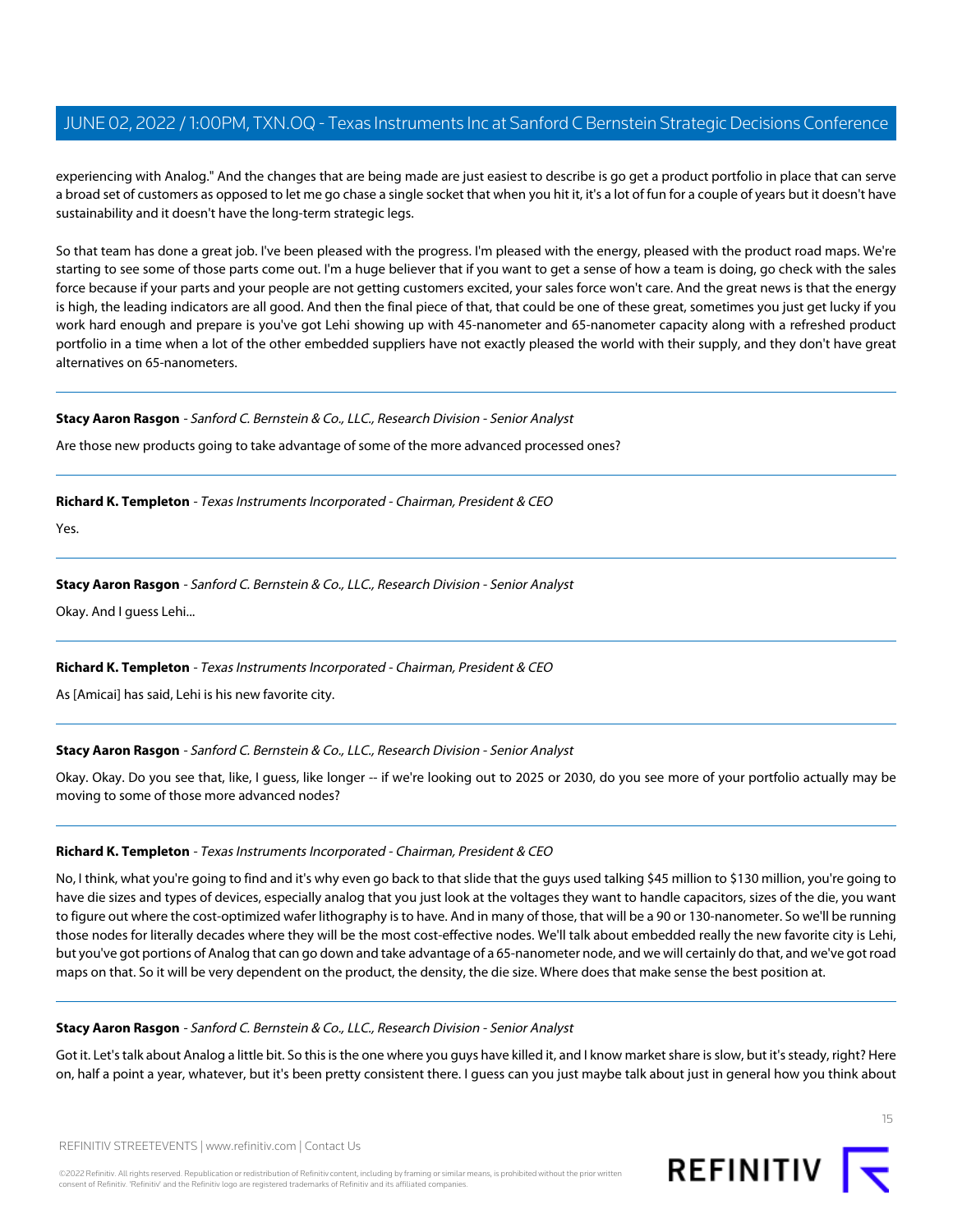the attractiveness of that market, whether it's content or it's sustainability, it's barriers to entry, it's the terminal value of the portfolio? What is the TI like recipe like within Analog?

#### **Richard K. Templeton** - Texas Instruments Incorporated - Chairman, President & CEO

Well, I think it's -- it goes back to and even the answer on what we're doing on embedded, I think, it shines light on how we think about it, which is invest and build out product portfolios that can sell across customers, sell across markets and can live for a long time, okay? And by the way, they all tend to be what people would call low average unit prices. And most people say, well, low average unit price must be bad. I'm like, no, no, no.

#### **Stacy Aaron Rasgon** - Sanford C. Bernstein & Co., LLC., Research Division - Senior Analyst

What is it that you (inaudible)

## **Richard K. Templeton** - Texas Instruments Incorporated - Chairman, President & CEO

As long as -- \$0.40 isn't a bad number. You just -- we did 50 billion units or something in 2021. And so the AUP is not an issue. What you care about is the margin inside of that thing. So we just -- we are firm believers as we just look at the sustainability of that strategy and the value of that, continue to invest to build that portfolio out and then have highly efficient manufacturing and highly efficient channels, okay, to be able to get those portfolios to customers in unique ways and now continue to strengthen those portfolios and build the margin.

## **Stacy Aaron Rasgon** - Sanford C. Bernstein & Co., LLC., Research Division - Senior Analyst

Got it. A couple of minutes left. Should we go to the lightning round? Some of the questions from the audience that we've got.

Okay. Demand leakage, we keep the fab in full and build inventory. If so what is the inventory level you're comfortable with before cutting utilization?

#### **Richard K. Templeton** - Texas Instruments Incorporated - Chairman, President & CEO

Answer is, yes, we will. Answer is higher and we'll determine at what level we start wanting to not take inventories higher, but stay tuned.

# **Stacy Aaron Rasgon** - Sanford C. Bernstein & Co., LLC., Research Division - Senior Analyst

Okay. Can you talk about the competitive landscape in the Analog semis and how it's changed with consolidation of major competitors?

#### **Richard K. Templeton** - Texas Instruments Incorporated - Chairman, President & CEO

Yes. The simple version is not a great change. We competed against all these companies when they were Maxim and Linear Tech and ADI and now, you compete against these same companies. They just have one name. And it's always been -- we've talked about it, even the question is, do you use those assets differently? And can you get to customers differently? But today, you're competing very much the same way.

**Stacy Aaron Rasgon** - Sanford C. Bernstein & Co., LLC., Research Division - Senior Analyst

Okay. Are any of your segments more or less impacted by the China issues?

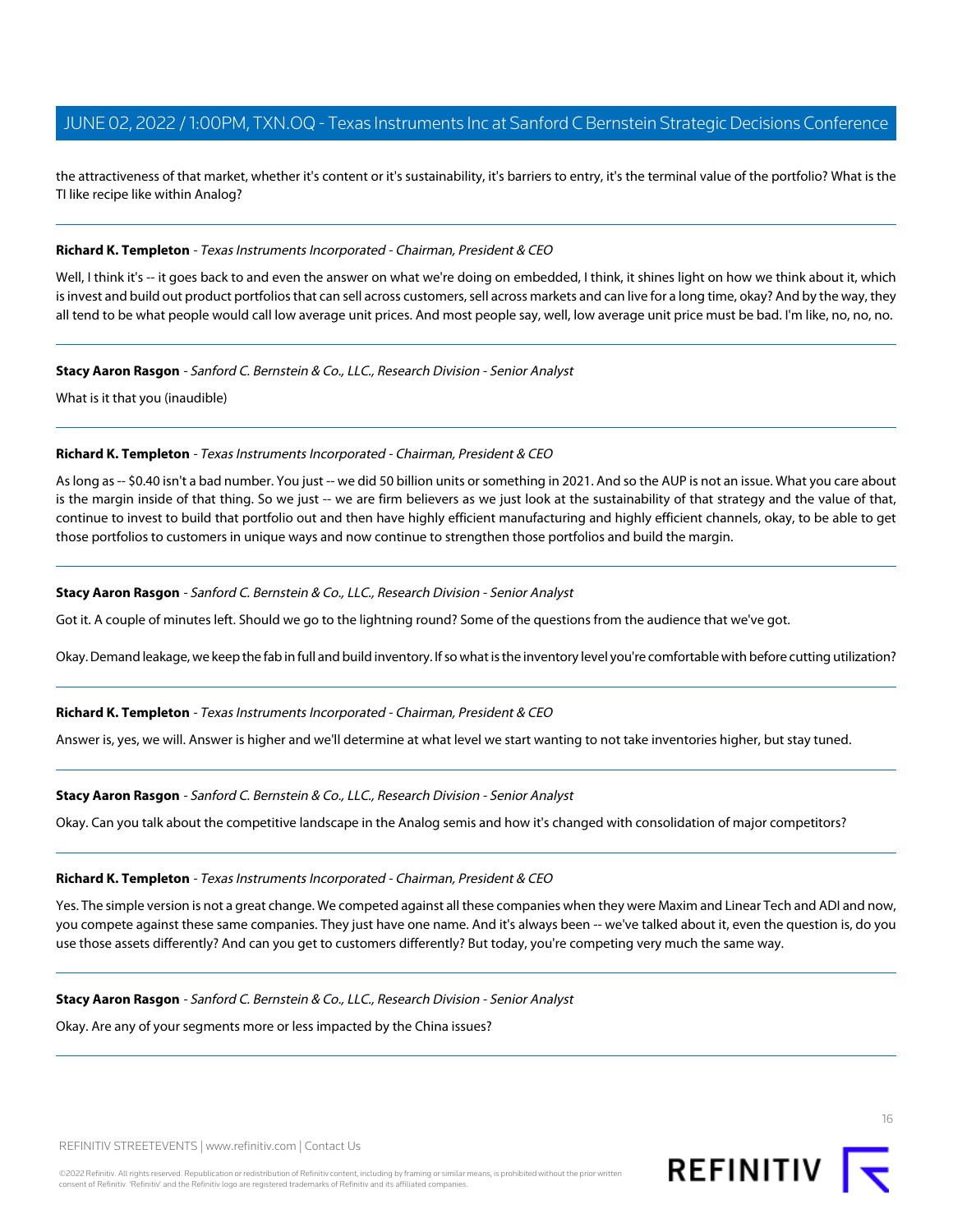**Richard K. Templeton** - Texas Instruments Incorporated - Chairman, President & CEO Haven't broken it down, let's stay tuned and we'll get an update on that in July.

**Stacy Aaron Rasgon** - Sanford C. Bernstein & Co., LLC., Research Division - Senior Analyst

Got it. What areas in industrial do you believe are the most potential to drive growth and why?

# **Richard K. Templeton** - Texas Instruments Incorporated - Chairman, President & CEO

Yes. And we joke a little bit about that. Dave is tired of me saying he starts with his boring speech of 13 end markets.

**Stacy Aaron Rasgon** - Sanford C. Bernstein & Co., LLC., Research Division - Senior Analyst

13, 15. Is it 13?

## **Richard K. Templeton** - Texas Instruments Incorporated - Chairman, President & CEO

It's 13. And we love them all. And it's the which-is-your-favorite-children discussion. And we've got focused teams, and we've got work in all those areas. And it will know one of them is ever going to be subject of an annual report, the subject of strategic disseverance concept -- conference, but the addition of all of them, the thing that's exciting about that broad industrial market is the same semiconductor content growth that you see and electric vehicles gets used as the best example of it because you've got mechanical objects thrown out and you've got batteries and semiconductors and electric motors replacing it. Well, that's just literally taking place across all those industrial markets is our customers are trying to get their equipment smarter, easier to service, using less power, able to connect and be smarter. So I think that's going to be a great collective set. We love all those markets.

# **Stacy Aaron Rasgon** - Sanford C. Bernstein & Co., LLC., Research Division - Senior Analyst

Got it. I might ask the same question actually on auto. Like auto, you have what, 5 subsegments. I think you've talked about all of them doing like -- well, safety was one and I know for a little while was a little bit of an issue. But how do you think about the auto segments?

#### **Richard K. Templeton** - Texas Instruments Incorporated - Chairman, President & CEO

It really is the same and that -- and even today, if you bring up automotive, I think, most attention goes to electric vehicle because it's so topical, it's growing fast. But by the way, it's going to do that for a long time when you look at the fusion curves of what are still in front of us. But we've -- I think, one of the great things that we've done, and I think it's why you've seen a decade plus of consistent outperformance on automotive bias. We don't change single application, single customer, single exciting things. We've got teams deployed to all 5. We joke, we get excited about the tail lights as we do about EVs and you go in and look at motor drives, you go in and look at ADAS, all of those are wonderful opportunities with growing semiconductor content.

#### **Stacy Aaron Rasgon** - Sanford C. Bernstein & Co., LLC., Research Division - Senior Analyst

Got it. Rich, we are unfortunately out of time. I wish we had another hour, I could sit here and (inaudible) but I think that's as good of a place to call it (inaudible), isn't it?